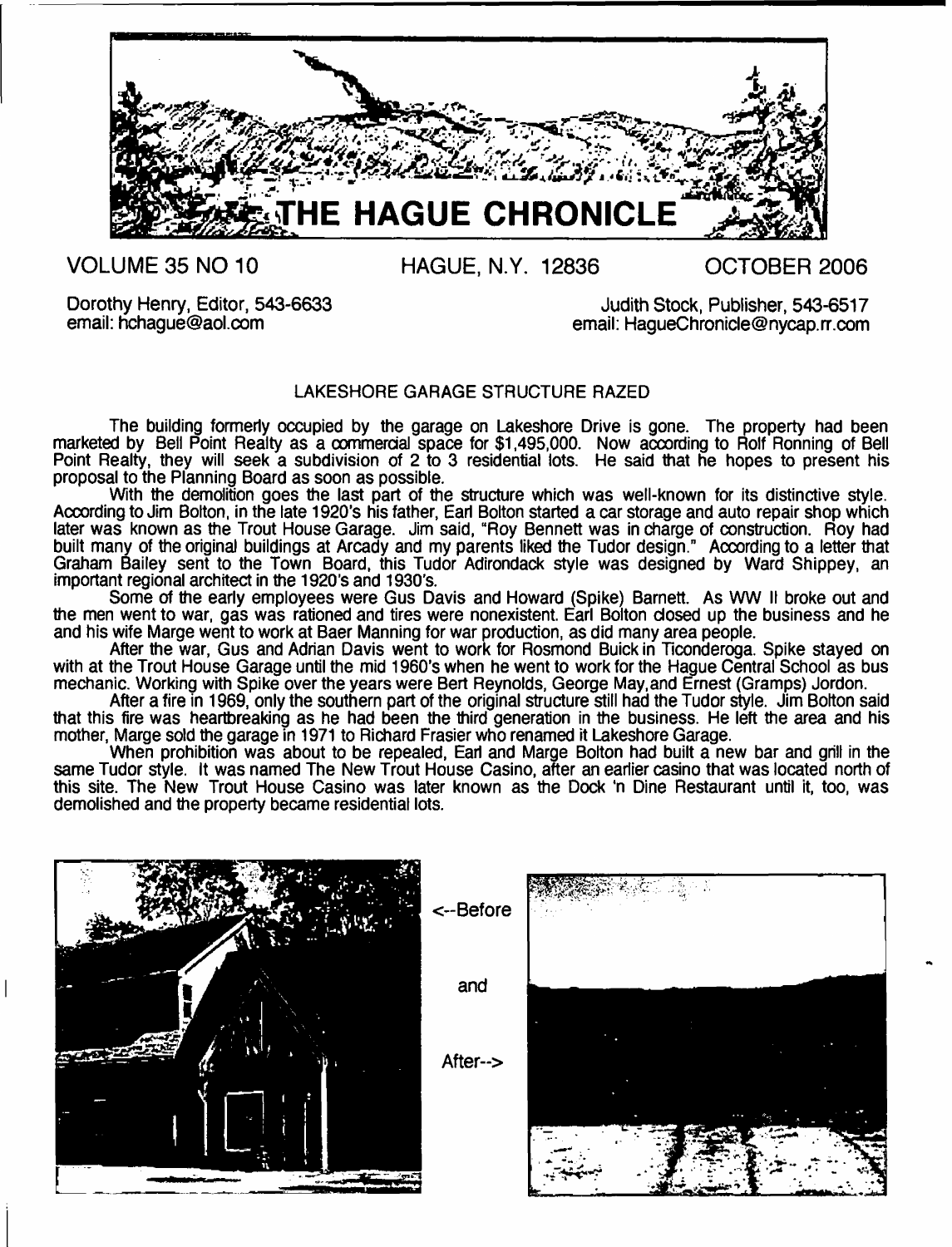#### SENIOR NEWS

The September outing to the Adirondack<br>Museum & the Fall Festival in History Museum & the Fall Festival Elizabethtown, NY was a total success. All had a great time and found the venue offered something of interest for each to enjoy. Lunch at the Deer's Head Inn proved to be a delightful ending to our day.

September's meeting took a surprise turn. Our speaker from RSVP canceled at the last minute but our Club Member Jim DeLarm came to our rescue. He gave a very informative and humorous talk about Tahawus Mining and its village, now presently just a ghost town. Most interesting, Jim. We thank you for sharing your stories with us and for offering to quide us on a picnic hike up there in the spring. We will be ready.

Several Club Members are planning a 'mini-trip' to the Vermont Country Store in Weston, VT on Monday, October 16th. We have about 20 signed up to go so should be a fun outing. Maybe we will all buy our 'winter long johns' while we are there! I recently heard that 'S' word lately - snow in the mountains, and you know Seniors . . . they always want to be prepared!!

October's Monthly Meeting will be on Tuesday, the 24th at NOON at the Community Center. We are planning a Halloween Luncheon Party complete with a Costume Parade and Contest. Prizes will be awarded so all are asked to oome in disguise. You can't win if you don't dress the part - be scary - be funky - be silly - be whatever... just join the fun.  $\dots$  mp

#### APA APPROVES SIGN FOR LOWE'S

About forty residents of the Ticonderoga area traveled to Saranac Lake on October 14th to attend the regular monthly meeting of the Adirondack Park Agency. They wanted to observe the outcome of the vote by the commissioners on the application by Lowe's for a variance from the APA's sign size regulation. Lowe's is planning a store for Wicker St. in Ticonderoga and said that unless they could have at least  $a$  245 square foot sign on the front of the building, they might not build at all. Chairman Ross Whaley and other<br>commissioners chided local politicians and commissioners chided local politicians and residents for their criticism of the APA, noting that the law required the process of hearings, evidence,<br>dispositions etc. Yet he and each other Yet he and each other commissioner that spoke, noted that under the regulations they could find that the scenic and esthetic harm was minimal compared to the economic benefit. By unanimous vote, the economic benefit. By unanimous vote, Commissioners approved granting of the variance. Groundbreaking is planned for next spring.

Long time summer resident, Barbara Rottier, an<br>attorney on the APA staff, assisted the on the APA staff, commissioners in the legal process of this issue.

...Ken Engler

#### EATS & EXERCISES - PILATES & T'AI CHI

We have a nice complement of shops and services in Haque with the addition of two new exercise options. So we can now eat and exercise downtown.

The Hague Creek Cafe continues to serve breakfast and lunch on weekends and a very popular set meal on Wednesday evenings. Upstairs at the Cafe (side entrance available) is the location for Pilates Mat classes given by Brenda-Jean Rider, a Pilates instructor, who has been in the fitness industry since 1996. Brenda and her husband, Allan, are building a house on Pine Orchard Terrace and oome up on weekends from Bridgeport, CT.

The Pilates technique focuses on the mind/body connection. The Mat classes work on strengthening the core, breath control, flexibility and proper alignment. The exercises are suitable for all ages & fitness levels and participants bring their own mat and wear loose clothes for movement.

Brenda-Jean says she "enjoys helping people learn and understand how exercise and nutrition is essential to their goals." She believes that "focusing on the balance of mind/body will create permanent results."

The Pilates Mat Classes are held on Saturdays of every month for the fall and winter seasons. The hours are 9 am and 11 am. Fa further information you can contact Brenda at 203-579-0333.

Additional spots serving food are The Hague Market with its daily specials, the Uptown Store open for breakfast and lunch on weekends and the Firehouse Restaurant open for dinners each evening except Tuesday and Wednesday.

The other exercise option is Holistic Stress Management which combines music with Qigong and T'ai Chi. These Chinese exercises are for quieting the mind and strengthening the body to optimize health and bring lives into balance. The classes are being offered by Mae Pagan who says the ciass "offers low-impact exercise to reduce stress, enhance optimal health and to simply create a sense of joy and wellbeing in our lives." The classes will be held at the Community Center on Wednesdays from 6:30 - 7:30 pm starting on October 26th. For further information you can call Mae at 543-6605.

#### SENIORS BICENTENNIAL COOKBOOK

The Senior Citizens Club is again publishing a "WHAT'S COOKING IN HAGUE" cookbook. This special Bicentennial Edition which will include recipes and reminiscences has been researched, written and edited by Chris lanson and Pat McDonough.

This new book is at the printers and the Seniors expect to offer it for sale at the December 2nd Christmas Tree Shop. This Bicentennial Edition is filled with recipes and stories from many longtime residents of Hague. Chris and Pat have been working diligently on this project all summer and the results are totally outstanding!

More details on the price and mailing will be in the November Hague Chronicle. All proceeds will go to the Hague Memorial Day Parade Fund.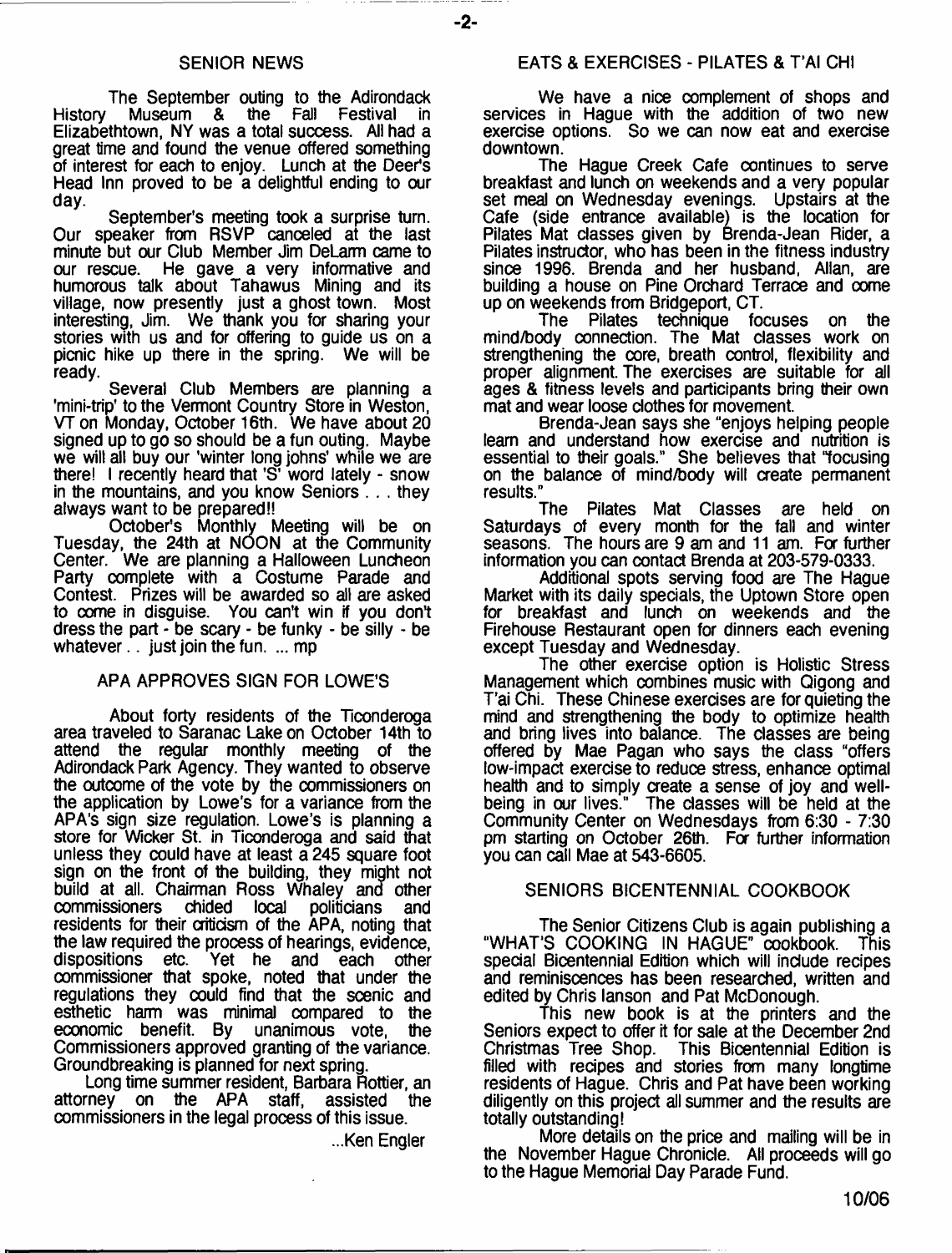#### CARILLON GARDEN CLUB HONORED

The Carillon Garden Club has recently received first place award for its 2005 flower show, "Autumn Reflections". The show was held in The King's Garden at Fort Ticonderoga on September 17, 2005. "This was an exceptionally prestigious award to be given to a flower show," said Rosemarie Viscardi, flower show chairwoman. Cathie Burdick was president of the dub at the time and Joyce Mouradian and Vivian Den Blyker were the design consultants. Jackie Viestenz was the horticulture consultant. The show was very well received by the public.

At the October 3 District IV meeting held at the Georgian in Lake George, the Carillon Garden Club reoeived first place in New York State for its 2006 yearbook. The yearbook consists of a calendar of events, descriptions of programs, directory of members and district officers and other pertinent information, it was first judged in the District IV competition and then submitted to the state.

The Carillon Garden Club is an integral part of the Ticonderoga area community. It meets the third Thursday of each month at the Hague Community Center at 11AM. Its goal is "to promote interest in gardening, to aid in the protection and conservation of natural resources; to protect civic beauty; to study and advance the fine arts of gardening, landscape design, floral design, and horticulture."

The club has about 60 members. New members are always welcome. The dub is a member of National Garden Clubs, Inc. and the Federated Garden Clubs of New York State.

#### **HEAP**

Home Energy Assistance Program (HEAP) will be available on November 2 at the Community Center from 2-3PM. This is available to seniors, 60 years of age or older with a monthly income under \$1,764 for one or \$2,307 for a family of two. If you have not received notification in the mail please pick one up at the Community Center prior to November 2. Please bring with you verification of address, age,, income for anyone in the household and fuel or utility bill.

#### HVFD SUCCESSFUL FUNDRAISER

The Hague Volunteer Fire Department (HVFD) held a very successful turkey dinner, prepared by Renee Swinton and her most capable food oommittee. We are pleased to report that the net proceeds from the event were contributed to the f'fund for Chet Frasier". Thanks to all who supported this worthy effort.

In September there was one fire call which was rescinded with no man hours expended. There were 5 ambulance calls, using 40.5 man hours. We can thank our citizens for practicing safety first for the near absence of fire calls at a time when there are usually a number of grass fires.

As always, we encourage anyone to consider being a part of the Hague Volunteer Fire Department. It can be a rewarding experience. ...jm

#### GLENS FALL SYMPHONY

On Sunday, November 19, the Glens Falls Symphony will present its second concert of the season at the Glens Falls High School. This year the concerts are focusing on the piano and the talented David Pasbrig will be performing on the GFSO Stein way Grand Piano. "Pictures at an Exhibition" which was written for the piano will be featured and later in the program the orchestra will do the best known interpretation of it by Ravel. Gunther Schuller, a composer and conductor, will condud one of his pieces. The concert begins at 4PM and tickets are \$25 each or \$22 each for groups of more than 8.



#### LGLC ANNOUNCES OUTINGS

The Lake George Land Conservancy (LGLC) invites the public to join in their free Fall/Winter outings. Pre-registration is required for each event by contacting the LGLC at 644-9673<br>or ssmall@tnc.org. Further information can be Further information can be found at [<www.lglc.org](http://www.lglc.org)>.

On Sat., October 21 from 9:00 a.m. -4:00 pm there will be a Summit Hike at Cat and Thomas Mts. Preserve in Bolton led by local volunteer guide John Crist. Hikers will loop from the preserve trailhead at Valley Woods Road to the top of Thomas Mt., then along the preserve's newest trail following the ridgeline to the summit of Cat Mt., and back down again on this challenging, 6.5-mile trek. Hikers are advised to be prepared with proper footwear, lunch and plenty of water and to bring binoculars and cameras as well to capture the spectacular views from each summit!

On Sat., December 16 the Christmas Bird Count will be held in the Bolton area. The CBC is a nationwide activity organized by Audubon that uses "Volunteer Citizen Scientists" to gather information on bird numbers over a three-week period at the turn of the year. Observations are submitted to a nationally based science staff, and after review by a panel of regional experts, the cumulative data set is made available to the public and researchers for review and scientific study. Interested bird watchers can be a part of this effort by joining the LGLC staff for this one day to observe birds in the Bolton/southern Lake George area.

The LGLC also recently received a grant award of \$173,066 from the Helen V. Froehlich Foundation for the Cat and Thomas Mountains Preserve trail stabilization project, for site remediation at the LGLC's Macionis Family Center for Conservation in Bolton Landing, and for continued collaboration with the Darrin Fresh Water Institute on a water quality research project.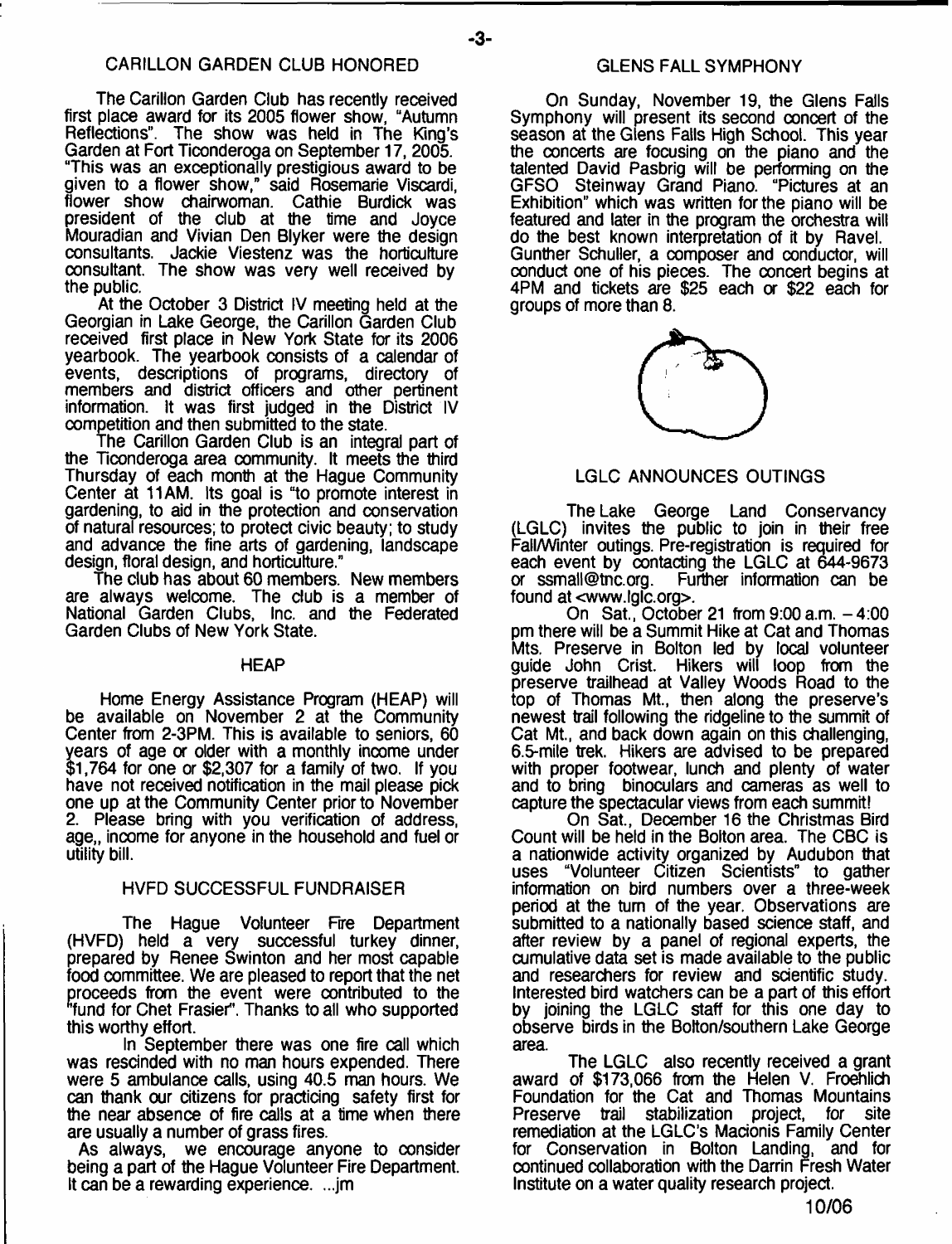#### ZONING BOARD OF APPEALS - 9/28/06

-4-

Chairman Robert Goetsch and members Martin Fitzgerald, Jr., George Ianson, Glen McKee, Lindsay Mydlarz and Bill Pittman were present and Mary Lou Doulin was absent.

#### IHH Properties(26.18-1-1.1)Lakeshore Mine Rd. OCII

A public hearing was held on the proposal to subdivide a 24.24 acre parcel into two lots with one lot consisting of 2 acres and the other 22.24 acres. The density restriction in zone OCII is 8 acres. The Board approved a variance for the 2 acre lot since the proposal will not have an undesirable effect on the character of the neighborhood and will not have an adverse effect or impact on the physical or environmental conditions in the neighborhood.

#### Keating (43.5-1-51 Graphite Mountain Rd.. Hamlet

A public hearing was held on the applicant's request for an 8 ft. fence across his front and side property lines in order to ease noise issues in the area. Variances are requested for the height of the fence (fences on residential lots are limited to 4 ft) and for a roadside setback and for a setback from the Hague Brook. A letter from Bruce Clark was read favoring the request.

The Zoning Board denied the request because they felt that the proposal will have an undesirable effect on the character of the neighborhood and the benefit can be achieved by other methods feasible to the applicant such as an air conditioner to muffle the noise.

#### Macionis (26.6-1-1) Lakeshore Dr. TR1

A public hearing was held on the applicant's request to construct a 10 ft. by 32 ft addition, a 6 ft by 24 ft. walkway and an exterior staircase. A variance is needed for the walkway which will be located within the 50 ft setback from the lake. ZEO Cathy Clark reported that the APA has reviewed the variance request and do not feel the situation constitutes a They feel the owners could get similar results through other means. The Board denied the variance request because there are other viable options (such as a smaller room and/or a 4 ft. walkway).

#### Babinsky. (76.20-1-11) Lakeshore Dr. TR1R

The applicant would like an after the fact approval for the greater portion of a 4 ft. high fence located 6 inches from the southern property line and within 50ft of the shoreline. The ZEO previously ordered the removal of 50 ft of the fence which was located on the shoreline, but allowed a portion of the fence to remain, pending the outcome of the ZBA decision. A site visit and public hearing were scheduled and a request was made for a survey.

#### Strycker. (43.17-1-3) Springdale Manor Dr. TR1

The applicant is requesting an increase in square footage of more than 25% on a legal nonconforming residence in order to replace the existing one story home with a two story house. A site visit was scheduled and the request will be on the agenda for the next meeting.

Chairman Dave Swanson and Pete Foster, Roily Allen and Pam Peterson were present and John Brown, Katy Wells and Tim Costello were absent.

#### IHH PROPERTIES. LL (26.18-1-1.1) Lakeshore Mine Road (OCII)

The density variance has been approved by the ZBA in order to divide a 24 acre parcel into 2 parcels - one of 22 acres which remains encumbered by a conservation easement and one of 2 acres for the residence known as "The Boulders". After the public hearing the subdivision was approved by the Planning Board with the condition that as a Class A, APA project, it be approved by the APA.

#### SHAW (12-1-7 & 12-1-1.2) Trout Brook Road (  $OC1)$

Preliminary plans for a subdivision and lot line change were presented. The applicant currently change were presented. The applicant owns two lots of 2.33 acres and 8.71 acres. They would like to transfer approximately 3 acres of one lot to the other making the lots 5.33 acres and 5.71 acres in a 2.9 minimum lot size zone. One of the lots, currently landlocked will obtain road access. A site visit was scheduled.

#### BABINSKY (76.20-1-11) 8118 Lakeshore Drive (TR1-R1

The application for a fence on the southern property line was tabled until more data verifying a correct survey was available.

#### STRYCKER (43.17-1-3) 35 Springdale Manor Drive **(TBiD**

The applicant is requesting a variance to replace a legal pre-existing non-conforming house with a two story house within 100 feet (actual 28 ft) of the lake which requires Planning Board review. A site visit was scheduled.

MACIONIS (26.6-1-1) 9500 Lakeshore Drive (TR-1) The applicant is requesting an addition of a walkway, a deck and an exterior staircase to an existing house. Approval was given for the deck and staircase but the walkway which was to be 45' from the lake was not approved.

#### SWANSON (42-1-28.1) 124 Dodd Hill Road (TR-2)

The Board approved an application for a 6'x 30' 5" addition to an existing deck and an after the fact approval for a 10' x 16' storage shed. There is a setback of 65 ft from a wetland and the APA is not requiring a permit.

IMPORTANT CIVIC VOLUNTEER NEEDED

There is a vacancy on the Planning Board. All interested persons are requested to send in an application by November 10, 2006.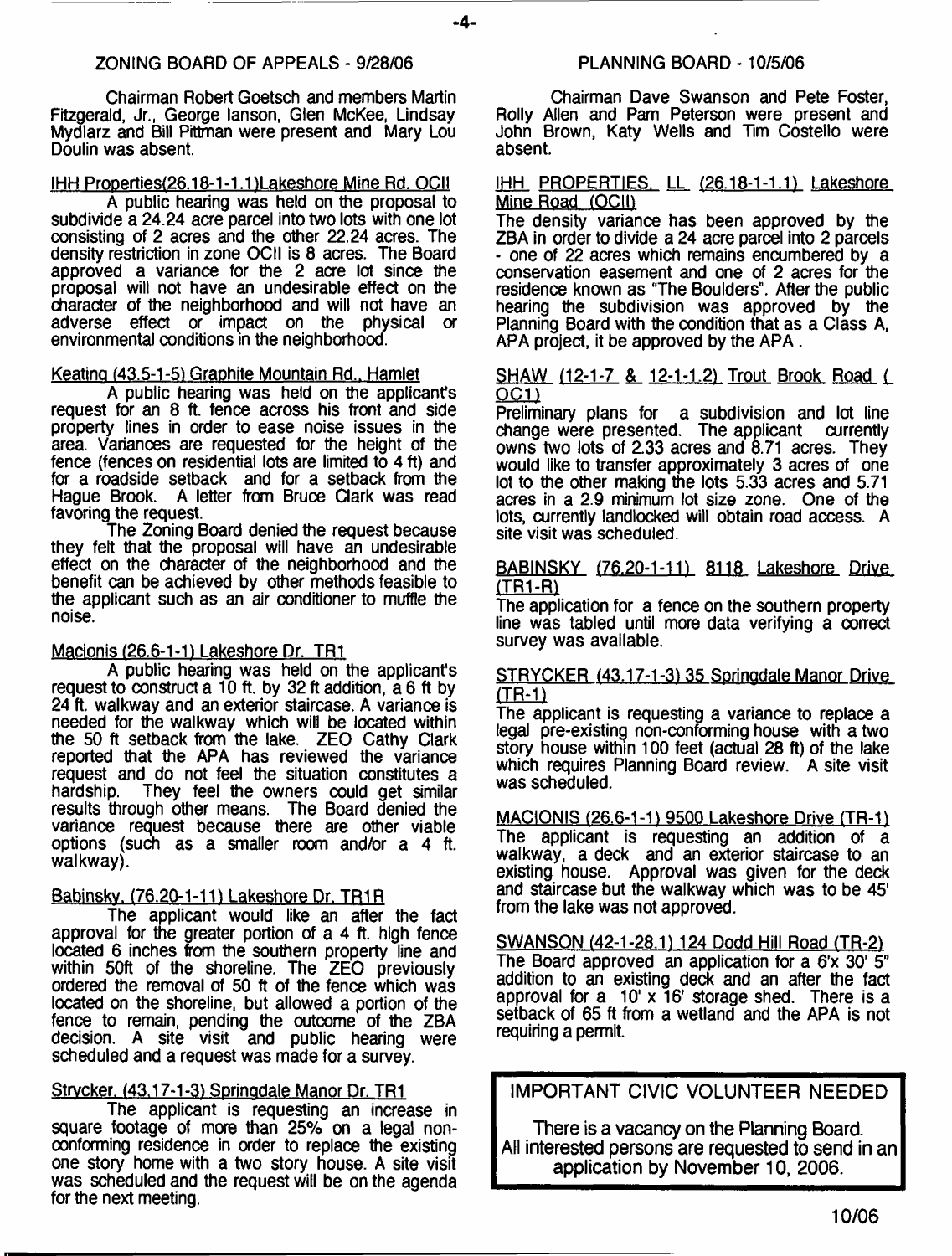-5-

Supervisor Dan Belden and Board members Art Steitz, Dick Gladu and Edna Frasier were present while Tom LaPointe was absent.

A moment of silence was held for Don & Nita Buchanan, Frank Kireker and Esther Fisher.

Graham Bailey gave a presentation on the Lake George Swim Marathon he has organized for Saturday, June 30, 2007. The professional swimmers will start in Lake George and end at the beach in Hague around 6 pm. There will also be amateur swim races sponsored by the towns along the Lake on Sunday, July 1, 2007. The Marathon Committee is asking for funding from each town as well as Chambers of Commerce and Lake associations in addition to corporate, business and private donations.

Dorothy Henry requested return of the water cooler which Supervisor Belden said he would see was replaced.

Linda Benway presented a petition from residents in the New Hague Road area for cable access which will also allow high speed cable internet service. The Board accepted the petition and will forward it to the cable company (Time Warner).

#### Committee Reports:

Assessor/Justice - Councilman Gladu reported that the assessor is looking at permits issued this year and some from last year to update the inventory on the roll. In the spring there will be a request to the public to update their inventory sheets.

Buildings & Grounds/CC - LaPointe/Steitz

Enhancement Committee - A grant from the state for \$47,000 has been received for the proposal on improvements at the boat launch area, (see 9/20 meeting on page 6)

CARE - Volunteers Cheryl Bailey and Viola Vassalo have resigned and Edna Frasier and Bertha Dunsmore will now coordinate the program.

Highway - Highway Superintendent Don Smith announced that there is now a full crew with the hiring of Jason Laundree. It was noted that the Board has accepted (at 9/28 meeting) the low bid of \$83,000 for a new salt shed to be construction by the same company that did the one in Bolton.



Planning/Zoning/Stormwater - The ZEO's report indicated that 7 land use development, 2 site plan review, 2 variance, 1 subdivision and 3 wastewater permits had been issued this month. New permit fees will take place as of January 1, 2007 and based on this years use it would bring in an additional \$3000.

Recreation/Promotion - Supervisor Belden suggested a oommittee of Mary Lou Doulin, Art Hatfield, Jim O'Toole and Rudy Meola, in addition to input from Graham Bailey and any other people that frequently walk, to discuss the plans for a walkway along Route 9N.

Sewer District  $#1 \& #2 - A$  Title 9 grant is available for sewer plant repairs.

Town Park/Beautification - Councilman Steitz reported that the Visitor Center bathrooms will be closed at end of this weekend and made ready for winter.

Under unfinished business, the Board:

- Scheduled a meeting to discuss the environmental report for Sewer District #2.
- Approved using \$3000 of 2006 occupancy tax funds toward the June 2007 swim marathon.
- Learned the Noise Ordinance Committee had a second meeting to get more input and there will be a follow-up work session on October 24th at 6:30pm in the Community Center.

Under communications & petitions, the Board:

- Received a request for funding from the Black Watch Library which will be discussed at the budget workshop.
- Received a letter of resignation from the Planning Board from Katy Wells and will advertise for a new member.

Under new business, the Board:

- Approved a request from the Hague Historical Society for work on the museum room.
- Referred a request from Harriet Cole for extension of time on a legal matter to the lawyer, McNally.<br>• Passed additional resolutions related
- Passed additional resolutions related to applications for grants for the sewer districts. Some grants can only be used for sewer upgrades and others can be used to bring down the capital costs for the proposed district.

The Supervisor reported that the preliminary County Budget has been reduced from 14.5% to 6% and they are aiming for 4-5%.

#### TOWN BUDGET

The Town Board has had three budget workshops to review the budget for 2007 and will present the proposed budget at a public hearing on Monday, October 30, 2006 at 6:30 pm in the Community Center.

Supervisor Belden again hopes to have a budget which reflects no town general fund tax. The income from county sales tax, interest on investments and mortgage taxes is able to cover most of the basic town expenses. There will however be taxes to cover the special districts such as street lights and fire and ambulance.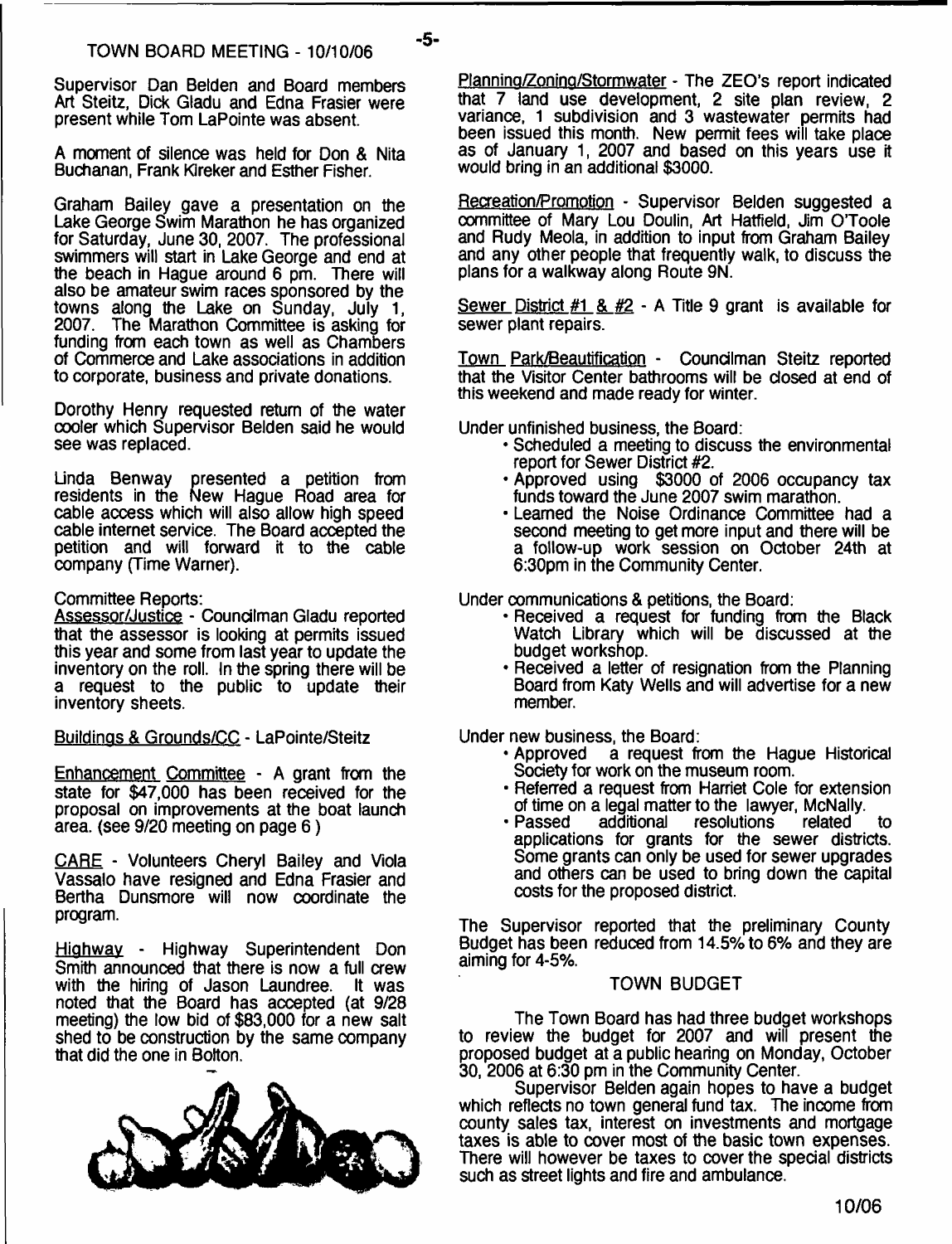#### September 20, 2006 - 2:30 pm

Supervisor Belden and Council members Frasier, Steitz and Gladu met with Kay Barton and Art Hatfield from the Enhancement Committee and Lisa Nagel and Jarrett Tatich from Elan Planners.

Supervisor Belden explained that the Environmental Protection Fund grant application prepared by Elan Planners for implementing a Local Waterfront Revitalization Program was approved. The Town will receive \$47,000 toward the enhancement of the boat launch area in the Hague Town Park. The project will be done in about 3 weeks next spring.

The next Enhancement Committee meeting is scheduled for November 1 at 2:30 pm.

September 28, 2006 - 4 pm

The purpose of the meeting was to review the bids and award a contract for construction of a new salt shed at the highway department garage. The lower bid of \$83,000 by S&R Construction was accepted.<br>! The

Supervisor was authorized to withdraw the \$83,000 out of the General Fund surplus and as money comes back from DEC and NYS the money will be reimbursed back into the General Fund. (A grant application will be made to the Shared Municipal Services Incentive Grant Program.)

The Board also approved a resolution to authorize the preparation of a report that affirmatively identifies and discusses the factors relative to remediation of the Jenkins Brook Delta. The Director of the Lake George Watershed Conference will be asked to coordinate the preparation of the report.

In addition, the Town Board, on behalf of the Town of Hague and Sewer District accepted 100% ownership of all the equipment and responsibility for maintenance.

October 5, 2006 - 8 am

The Town Clerk presented the Tentative Budget for 2007 to the Town Board. (The Supervisor is the appointed Budget Officer for the Town and after he prepares his tentative budget it goes to the Town Clerk who presents it to the Town Board.)

The Board then scheduled workshops and a Public Hearing on the Preliminary Budget for October 30, 2006 at 6:30 pm.

In addition the Board, acting as the Town Board of Health, gave approval to Schaller (26.10-1-26) to install a 500 gallon septic tank with the condition that they connect to the proposed sewer district #2 when possible.

Town Clerk Debbie Manning reminds everyone in Sewer District #1 that this is the final month for collection of<br>sewer rent for 2006. Send your sewer rent for 2006. payment, including the penalty due, by October 31, 2006.

| NEW ZONING PERMIT FEES                 |                         |  |
|----------------------------------------|-------------------------|--|
| EFFECTIVE JANUARY 1, 2007              |                         |  |
|                                        |                         |  |
|                                        |                         |  |
| Land Use                               | \$30                    |  |
| Site Plan Review                       | \$50                    |  |
|                                        |                         |  |
| <b>Nariance</b>                        | \$50                    |  |
| <b>Waste Water</b>                     | \$25                    |  |
| Minor Subdivision &                    | $$50 +$                 |  |
|                                        |                         |  |
| Lot line changes<br>Major Subdivisions | \$5 for each lot over 2 |  |
|                                        | \$750                   |  |
|                                        |                         |  |
|                                        |                         |  |

#### NOISE ORDINANCE

A Public Comment Meeting was held on September 26, 2006. Chariman Gladu explained that the meeting was scheduled to gather additional feedback for the proposed Noise Ordinance. According to Dick, comments so far indicate a willingness to proceed with the development of a fair and balanced ordinance. He stressed the ordinance must complement, not conflict with the quality of life in<br>Hague and must be consistent with the Hague and must be consistent with the Comprehensive Plan. In addition it must recognize the seasonality of the town and have an identified enforcement process.

Comments from the audience indicated that a major concern was noise in the Town parking lots. Committee members, Art Hatfield, Art Steitz, Roily Allen, Robert Goetsch and David Dunn will review areas of concern, collect more information from the community and study other noise ordinances.

The committee hopes to present some specific suggestions at the next public hearing which will be held on Tuesday, October 24th at 6:30pm in the Community Center.

#### TCS PLANNING

At the October Town Board meeting, Councilman Dick Gladu again urged that Hague residents participate in the current meetings that the Ticonderoga Central School District is holding on establishing priorities for necessary repairs. He said the School Board is putting in place a 5 year plan identifying needs not wants, funding sources and an education plan. There will be a focus on health, safety and security.

Since these proposals will ultimately end in some kind of bond request, Dick hopes that more Hague citizens will take an active role in determining the plan. Dick has volunteered to be a member of the finance committee.

Councilman Gladu plans to put further information on the town website: <townofhague.org>.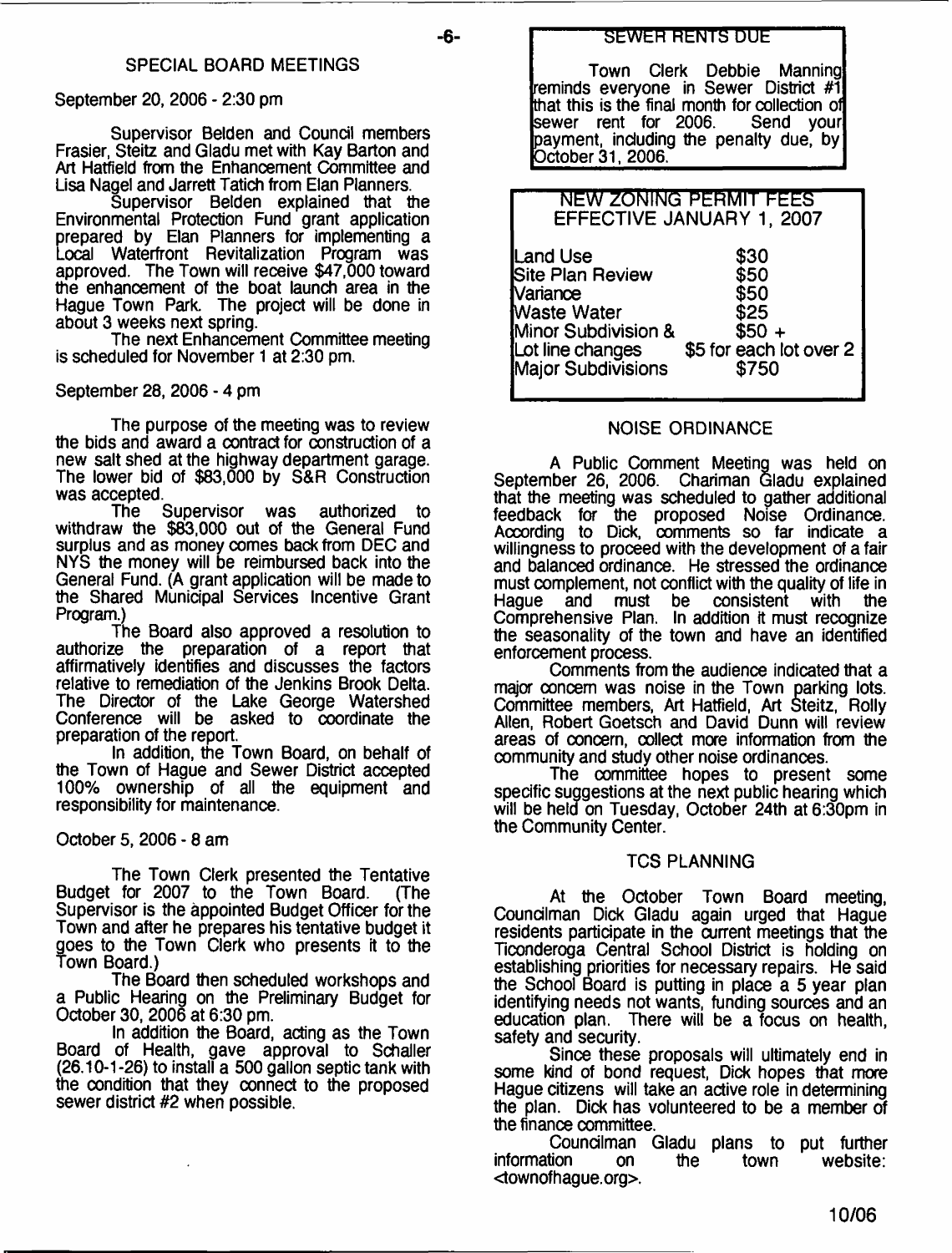# ~SOUNDINGS~

DIED: C. Frank Kireker, 88, Ho-Ho-Kus, NJ and a longtime summer resident of Sabbath Day Point in September in NJ. He is survived by his wife, Janet, a son, Charles, Middlebury, VT and daughter Sally K. Faulkner, Tennessee. Also surviving are six grandchildren.

DIED: Esther (Krager) Fisher, 94, on October 8, 2006 in Grand Isle, VT. Mrs. Fisher lived and taught school in Hague for a number of years. She is survived by one daughter, Esther Blow, Grand Isle. VT., three grandsons and five great-grandchildren.

DIED: The Rev. Donald B. Buchanan, 72, Hague, on October 10 as a result of an automobile accident. He is survived by one son, Jonathan, Las Vegas, Nevada, two brothers, one sister and four grandchildren. Rev. Buchanan has been pastor of the Hague Baptist Church for the past six years.

DIED: Juanita L. Buchanan, 66, Hague, on October 10 as a result of an automobile accident. She is survived by one son, Paul Alden Sr., Lake Luzerne,<br>NY. one daughter. Deborah A. Raymond. NY, one daughter, Deborah A. Raymond, Olmstedville, NY, one brother, one sister and three grandchildren. She was the wife of the Rev. Donald B. Buchanan who died in the same accident.

CONGRATULATIONS: To Shane King, son of Mr. & Mrs. Daniel King, Hague who has been named to the Commended List at Tabor Academy for Semester 2 of the 2005-06 academic year.

CONGRATULATIONS: To Barbara Snow, Hague, who recently retired after 25 years of dedicated service at Rogers Rock Campground. She wishes to thank her coworkers at the campsite for the nice sendoff they gave her on her retirement.

CONGRATULATIONS: To George and Blanche Hanna of Sabbath Day Point who will celebrate their 70th wedding anniversary on November 20th. The previous day they will celebrate George's 94th birthday.

#### BUCHANANS REMEMBERED

On Monday, October 16th, an overflowing crowd in the Hague Baptist Church remembered the Rev. Donald and Juanita Buchanan in a service of celebration of their lives and service. Pastor Nelson Waters and Bruce Tamlyn conducted the service which included songs of celebration by family members.

The Buchanans died as a result of a car accident on the NYS Thruway on October 10, 2006. Rev. Buchanan died at the scene and his wife died shortly afterward at the hospital. The Buchanans had lived in Hague for the past six years where they had come to serve the Hague Baptist Church.

#### MAKE A DIFFERENCE DAY

On the fourth Saturday of October each year USA Weekend Magazine sponsors MAKE A DIFFERENCE DAY, which happens to fall on October 28 this year. We are being asked to put our cares aside for one day to care for someone else. This largest day of service inspires three million people to help 20 million others on this day. USA Weekend and Paul Newman will salute MAKE A DIFFERENCE DAY volunteers by awarding \$10,000 donations to the charities of 10 efforts.

Call 1 -800-416-3824 or go online to makeadifferenceday.com and read what others have done, get ideas and register your plans. If your Sabbath falls on Saturday, you may volunteer on Sunday, October 29.

Will someone in Hague be a winner this year?

#### FLU SHOTS AVAILABLE

Flu shots will be given at the Community Center on November 8, 2006 from 1-3PM. There will be a \$20.00 fee for non-Medicaire patients. Since there is no shortage of the vaccine this year, anyone is eligible to receive the shot.

#### NEW HAGUE HISTORY WEBSITE

Bruce DeLarm, son of Jim and Pat DeLarm, has inaugurated a new website based on his genealogical research and interest in the history of Hague. Bruce has made much of his work available to the Hague Historical Society as it prepares for new exhibits for the Museum. The URL for this website is: <http://freepages.genealogy.rootsweb.com/-hagueny/>.

The Historical Society is working on plans for the new exhibits and would welcome any information that readers might have concerning Graphite and the mines or the Hotels and early tourist accommodations of Hague. Needed are photographs, family anecdotes, other ephemera and related artifacts. Anyone who can help with this information can contact the Hague Historical Society at PO Box 794, Hague, NY or call Judy Stock at 543-6517 or email [<haguejudy@nycap.rr.com](mailto:haguejudy@nycap.rr.com)>.

#### HOLIDAY PLANNING

The Holiday in Hague event will be held this year on Saturday, December 2nd. The day will start with breakfast with Santa for the young people in Hague at the Community Center with the gaily decorated tree.

The tree decorating will take place on Sunday, November 19, 2006 at 1 pm. All residents are invited to help decorate the tree in preparation for this years holiday season.

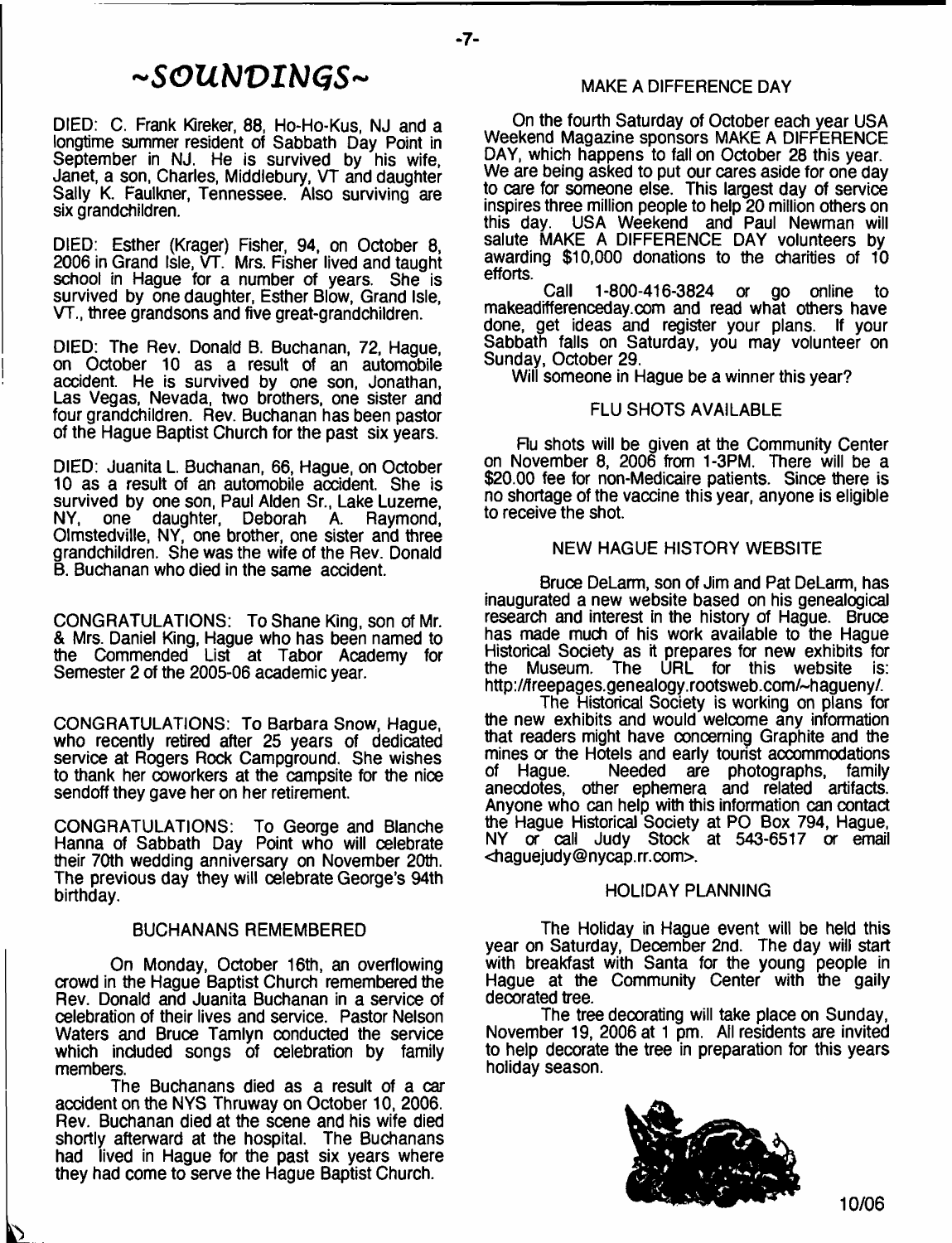

#### PARENTING CLASSES

Cornell Cooperative Extension of Warren County is sponsoring a 7-week parenting program entitled "Parenting Skills Workshop Series". The classes will be held Wednesday mornings from 10:00 a.m.-12:00 noon beginning October 25, 2006 at a convenient Queensbury location.<br>The classes offer p

parents the opportunity to learn from one another in a fun, supportive learning environment. Five basic<br>parenting skills are covered and are are covered appropriate for parents with children of every age.

The classes are free of charge but registration is required by October 20, 2006. Contact Cornell Cooperative Extension of Warren County at (518) 668-4881 or 623-3291 to sign up for the series or for more information.

#### NEW LEARNING CENTERS DIRECTOR

The 21st Century Community Learning Centers in Moriah, Crown Point and Ticonderoga will be directed by Douglas Sham who has been appointed by the Silver Bay YMCA of the Adirondacks as the 21st Century Grant Program Coordinator. In each of these school districts students get assistance with homework assignments, daily recreation activities and enrichment programs.

Sham, who holds a Bachelor's degree in Movement and Sports Studies and a Master of Education - Health studies degree from Springfield College, worked with the 21st Century Grant Program in Holyoke, MA. He described the program as "an opportunity for young people to learn about cooperation and teamwork and to improve their communication and selfconfidence.

Douglas Sham of the Silver Bay YMCA

#### PARTY OPTIONS AT SBA

The Silver Bay YMCA has announced that beginning on October 1 they will be offering "Celebrations at<br>the Bay." The Silver Bay YMCA The Silver Bay. YMCA offers a unique location for birthday<br>parties and other celebrations. celebrations. Celebration programs may include the 24-foot climbing wall and a craft activity (year round) and archery or kayaking (mid-May to mid-October). A variety of party packages are available from just an hour-long activity to a deluxe party including a dedicated party space, food and all paper goods. For more information contact Erin Finkle in<br>the Program Department at Department at [program@silverbay.org](mailto:program@silverbay.org) or call 543- 8833.



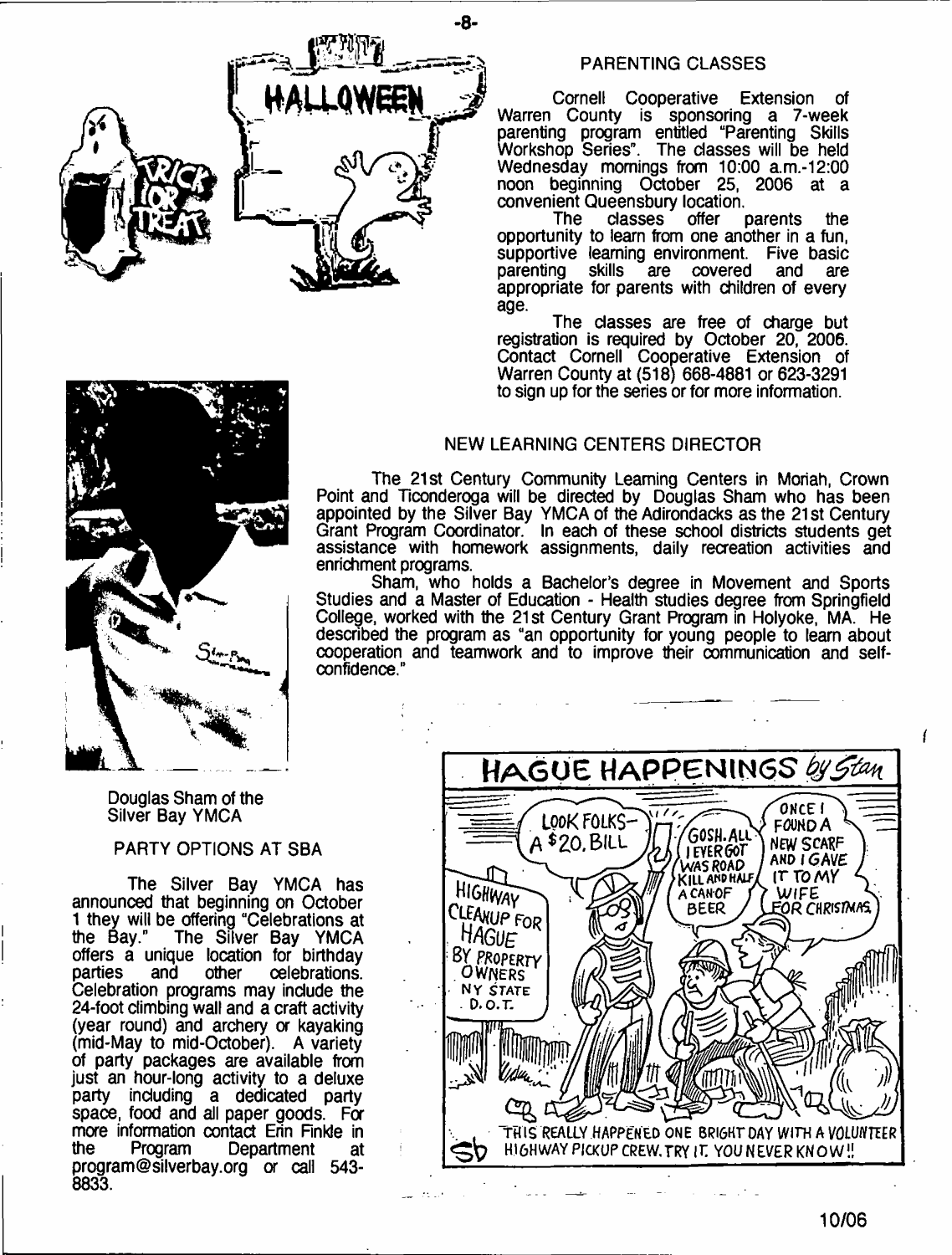# *M A T \m E N Z \V S*

### *9y Infancy W otton ScarzeCCo*

#### The Monarch Tree

As I write this afternoon, the table is strewn with leaves collected from a walk I took this morning. I went to visit a dear friend, one who has watched me walking on this road all my life, one who has watched over the lives of many others before me and probably many after I am gone. She stands on the edge of the forest in the same place she has stood for maybe four centuries. We are not sure how old she really is since she began her vigil long before the land was settled, but her massive trunk implies the ancient, and I believe that this is the oldest tree I have ever come to know. She is a White Oak. I picked up a fallen twig from one of her thick branches, several clusters of reddish-brown leaves still attached at the tip, and added them to the others I had collected from her relatives ~ Red Oak, Black Oak and Chestnut Oak.

Botanists divide our oaks into two general groups: white oaks and black oaks. Leaves from the trees in the white oak group (includes white oak and chestnut oak) have rounded lobes and their acorns mature in one growing season. Lobes of the leaves in the black oak group (include black oak and red oak) have pointed tips and their acorns take two years to ripen.

Pioneers looked to the white oak as an indicator for the best place to build their homes, as the roots go deep into fertile and well-drained soil indicating prime agricultural sites. In the forest, the white oak can reach heights of 115' to get its leaves up to unobstructed sunshine, but when grown in the open fields, as this one has done, "the trunk is short and heavy, solidly engineered to support mighty, horizontal limbs...built broadly and looks like a monarch tree should look" (Rutherford Platt from *American Trees).*

In the era of the wooden shipbuilding industry, the white pine supplied shipbuilders with the tall masts and spars. Impervious to water and resistant to rot, white oak was the source for the timbers, hulls and decks of those tall ships. These same inherent qualities make white oak the cooper's choice for the staves of casks, barrels and kegs to age and store wine, liquor, and molasses. Tabasco sauce is still aged in white oak barrels! There are more uses for white oak timber than any other wood in the world, for use in shipbuilding, flooring, paneling, and furniture that reveals beautiful graining when polished.

The white oak's acorns are sweet and high in carbohydrates. Mammals that need a rich energy boost to take them through the winter when food is scarce, consume and conserve them in large quantities this time of year. Raccoons, squirrels, chipmunks, bears, porcupines and red foxes all relish the meat of the acorn. There are 36 species of birds known to dine on them including wild turkeys and blue jays. Most of all, the white-tailed deer makes them the food of choice when they are plentiful. This morning we walked on the beach and saw that two deer had been there before us gorging themselves on the hundreds of acorns that had been washed up a few days earlier from the waves of the north wind.



-9.

Archeologists have unearthed evidence that the Iroquois consumed acorns as far back as AD 1000 as did many other native people in the eastern part of the continent. Boiled, dried and pounded into meal for baking bread, this method is still used today by those who enjoy wild foods of the season. The bark of the white oak is medicinal and has been used by many people for its astringent qualities and high tannin content. Whether used as a tea for diarrhea *or* congestion, a liniment for wounds and sores, or as a

wash for sore eyes or a mouthwash, the white oak lends itself to healing in many ways.

The oak is probably the most revered tree in all of history. The Greeks believed that oak was the first tree created by God from which sprang the entir human race. The Bible is full of references to the oak and to the ancient Hebrews it was sacred. The Celts, Germans and Baltic tribes of Europe all worshiped within great oak forests, as did the druids who believed that it contained the strength, power and energy of their mighty god Esus. The wizard Merlin worked his enchantments in a grove of oaks and King Arthur's Round Table was made from a slice of an enormous oak tree. I hold a similar reverence for this particular tree and visit it many times throughout the year, each time awed by its mere presence, appreciative of its strength and beauty, and thankful that I have come to know the White Oak and her many gifts.

### WEATHER NOTES

## by Mary Lou Doulin

September was a little cooler than the past few years and we had a good amount of precipitation. In fact we are five inches above last year in that category.

October has been stunning!!! All the gorgeous sunny days filled with blue skies have enhanced the enjoyment of the seasonal color change. For vintage Adirondack fall foliage, this year locally has been one of the best in memory. Cooler temperatures have enhanced the pleasure of the magnificent sunshine and the lack of heavy recent rainfall aided the enjoyment of leaf color as so many trees returned their leaves and luminous pigments. Lake George is absolutely splendid and majestic surrounded by such a display of color.

What a surprise last Thursday October 10 at 2:30AM when the region experienced a 2.8 earthquake. The epioenter originated in Shoreham, VT. Earthquakes are rare and generally mild here but there is a history of of them as recorded in the rocks and eighteenth and nineteenth century farmers' diaries. In the last twenty years I remember at least three, two of which originated in Blue Mountain Lake.